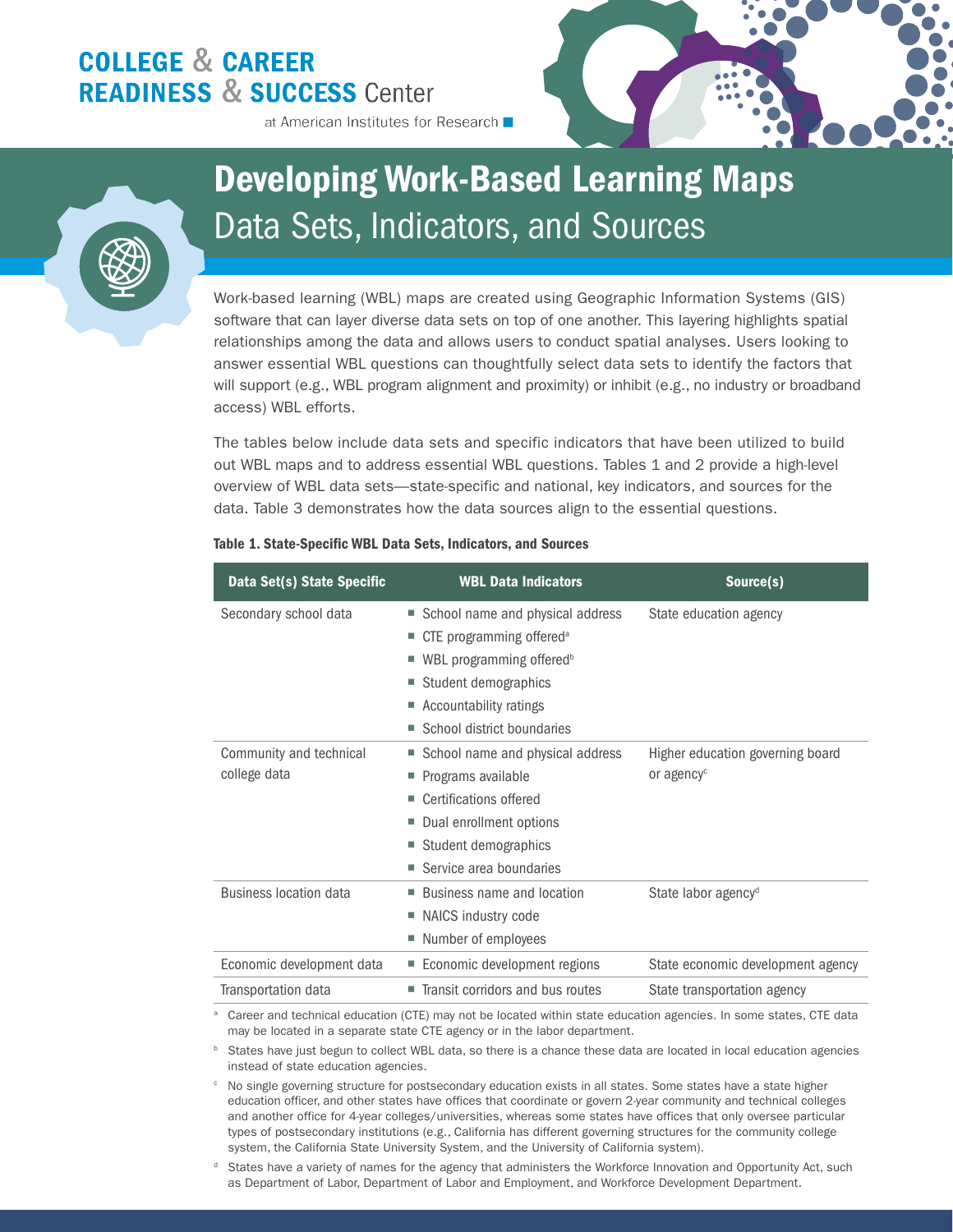### Table 2. National WBL Data Sets, Indicators, and Sources

| Data Set(s) National                                                                     | <b>WBL Data Indicators</b>                                                                                                                                                                                                                                                                                                                                                                                                                                                                                                                                | Source(s)                                                        |
|------------------------------------------------------------------------------------------|-----------------------------------------------------------------------------------------------------------------------------------------------------------------------------------------------------------------------------------------------------------------------------------------------------------------------------------------------------------------------------------------------------------------------------------------------------------------------------------------------------------------------------------------------------------|------------------------------------------------------------------|
| U.S. Census/American<br><b>Communities Survey</b>                                        | Comprehensive demographic data that are aggregated<br>at multiple scales of geography (e.g., county, zip code,<br>school district). Key indicators include the following:<br>Race and ethnicity<br>Family composition<br>ш<br>Income and wages<br>ш<br>Workforce participation<br>ш                                                                                                                                                                                                                                                                       | <b>Link to American FactFinder</b>                               |
| National Center for<br><b>Educational Statistics</b>                                     | The National Center for Educational Statistics houses the<br>data for multiple surveys on education (both longitudinal<br>and annual). For WBL purposes, the following data sets<br>(which may often be broken down by county or census<br>tract) may be useful:<br>■ Accredited Postsecondary Institutions and Programs<br>Adult Education and Family Literacy<br>Perkins Act Consolidated Annual Report<br>ш<br>Civil Rights Data Collection<br>ш<br>Common Core of Data Non-Fiscal Surveys<br>ш<br>Education Demographic and Geographic Estimates<br>ш | Link to the National Center for<br><b>Educational Statistics</b> |
| The Federal Communications<br>Commission's Connect2Health <sup>FCC</sup>                 | Percentage of residents with access to fixed<br>broadband services<br>Percentage of residents with diabetes<br>ш<br>Percentage of residents who are obese<br>ш<br>■ Number of sick days available to residents<br>Number of preventable hospitalizations<br>ш<br>Number of premature deaths<br>ш<br>Physician, dental, and mental health access<br>ш                                                                                                                                                                                                      | Link to Connect2Health <sup>FCC</sup>                            |
| The Centers for Disease<br><b>Control and Prevention's</b><br>Social Vulnerability Index | Percentage living in poverty<br>ш<br>Unemployment<br>ш<br>Median income<br>u.<br>Residents without a high school diploma<br>Residents age 65 or older<br>ш<br>Residents age 17 or younger<br>ш<br>Civilians with disabilities<br>ш<br>Single-parent households<br>ш<br>Percentage of minority residents<br>ш<br>Percentage who speak English "less than well"<br>ш                                                                                                                                                                                        | Link to Social Vulnerability Index                               |
| The Economic Innovation<br>Group's Distressed<br><b>Communities Index</b>                | ■ Year-over-year change in employment<br>Year-over-year change in number of businesses<br>ш<br>Unemployed adults<br>ш<br>Housing vacancy rate<br>ш<br>Median income ratio<br>ш<br>Poverty rate<br>ш<br>Residents without a high school diploma                                                                                                                                                                                                                                                                                                            | Link to Distressed Communities Index                             |